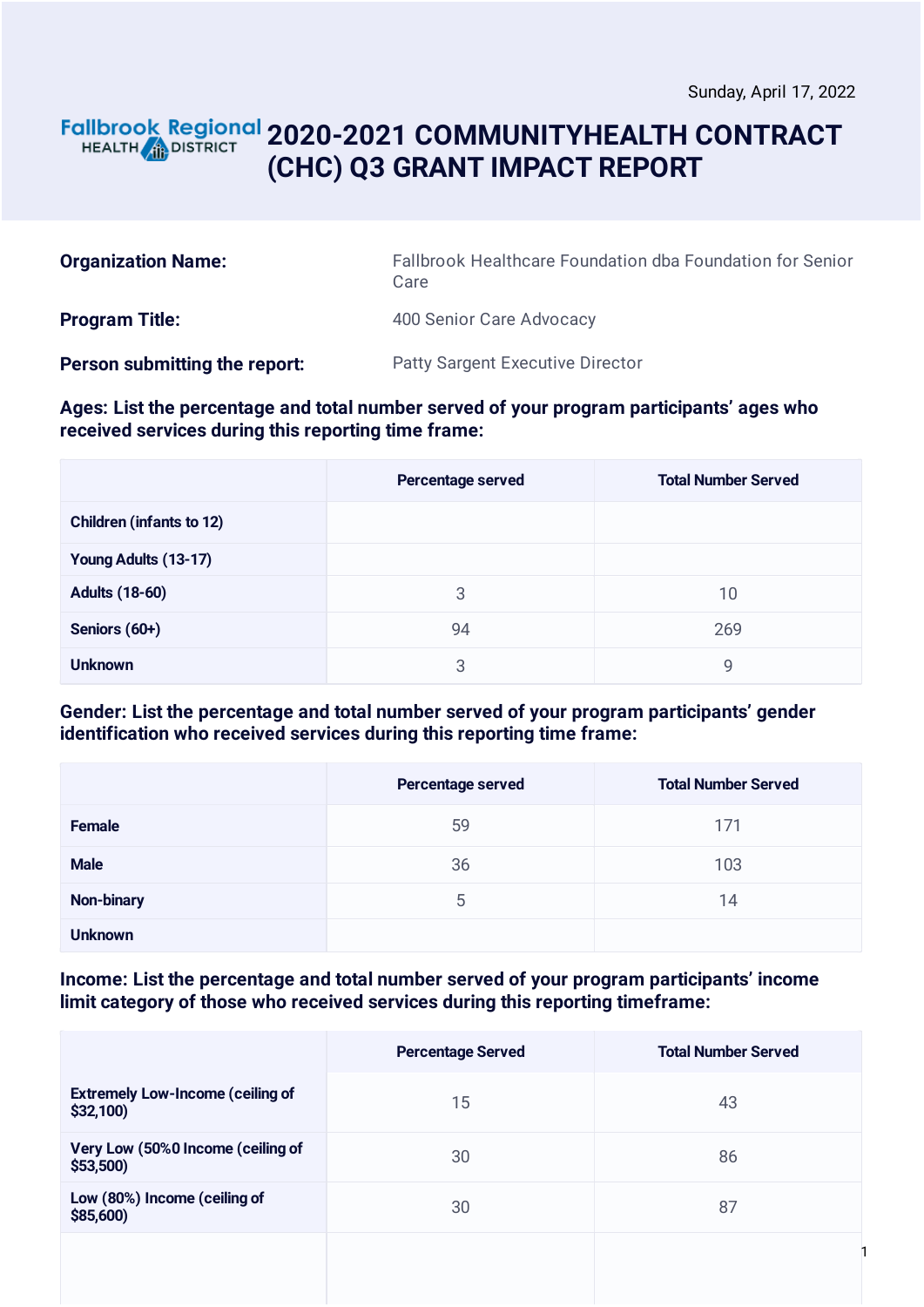|                                  | <b>Percentage Served</b> | <b>Total Number Served</b> |
|----------------------------------|--------------------------|----------------------------|
| <b>Higher than listed limits</b> | C                        | 14                         |
| <b>Unknown</b>                   | 20                       | 58                         |

**How many District residents directly benefited (participant/client)from this program in this reporting quarter?** 288

# **GOALS & OBJECTIVES**

### **Please provide the Goal 1 statement from your application. Discuss the actions within each objective and provide your outcome data accordingly.**

Goal #1: To ensure that seniors in need of housing, care giving, resource provision, or other related age-in-place services are supported throughout the greater Fallbrook area.

We served a total of 288 clients during Q3 through our Care Advocacy Program, making 2,056 contacts with the client, their family, health practitioners, and healthcare, finance, and legal, and protective services (and more) during the quarter. Of the clients served this first quarter, 95 of them were new clients to the Senior Care Advocacy Program. We provided 59 home and/or healthcare facility visits. The state of our community's seniors can be assessed by reviewing the Q3 medical or social services consultations and/or referrals we made:

Dementia – 24  $Falls - 44$  $Food - 11$ Housing Assistance – 7 Medical Equipment – 29 Hospital – 1 Caregiving Services – 33 Doctors – 10 Mental Health, PERT - 5 Skilled Nursing – 1 Hospice Care – 4 Health Services - 26  $IHSS - 2$ Adult Protective Services – 9 NCFPD Fire – 1 Sheriff/YANA – 2 Veteran Services - 18 Medi-Cal – 17 Financial – 10 Legal  $-16$ Social Security – 3 Transportation – 17 Home Repair - 16

## **PARTICIPANT SUCCESS STORY**

## **Participant Success Story:**

Our Advocates sometimes have a long history with our clients, helping them with a variety of needs over time. Such is the case with this story. While this story would also qualify as a Door Through Door impact story, it is included here to show the breadth and depth of Advocacy services we provide over an extended period of time.